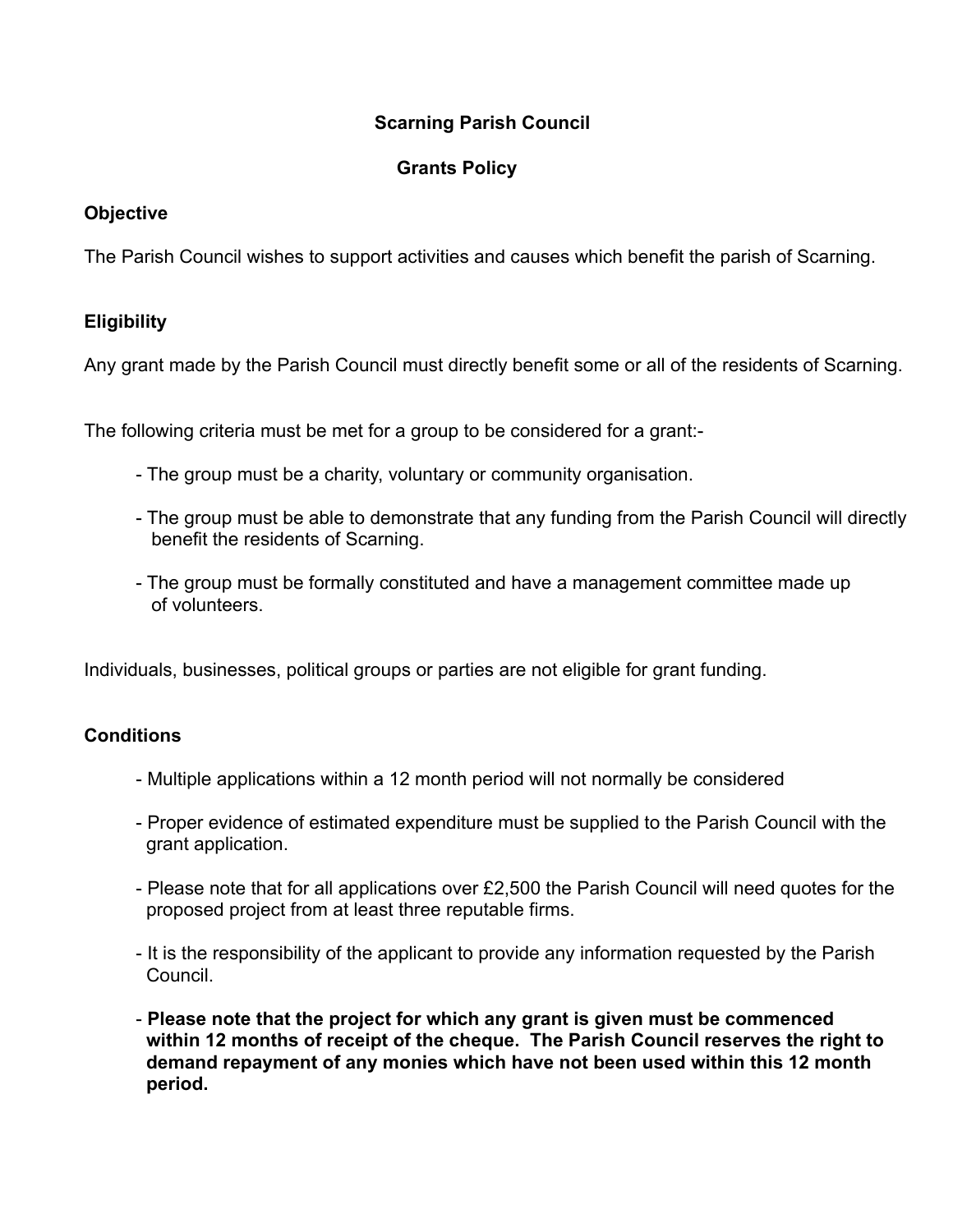- Evidence of all expenditure must be submitted to the Parish Clerk on completion of the project. If the Parish Council is not satisfied with the arrangements it reserves the right to request a refund of any or all monies awarded.
- Grants cannot be awarded after the relevant project or event has been completed.
- An acknowledgement on receipt of the grant cheque is required

### **Application Process**

Applications should be made by completing the Grants Award Application Form and enclosing a copy of the latest set of audited accounts (for both current and savings accounts) for the group making the application.

Applications are accepted at any time of the year, but are usually considered together at the September meeting of the Parish Council. **All applications must therefore be received by no later than 31 July.** Applicants are usually informed within 2 weeks of the meeting and the grant money sent by a cheque to be drawn at the November meeting of the Parish Council.

#### **Promotion**

The Parish Council will ask for recognition from successful groups in the form of the promotion of the Parish Council in the organisation's newsletter or any press release. The Parish Council will also recognise successful groups in its own reports to parishioners.

Agreed: January 2020.

Review Date: January 2022 (or earlier if required or requested).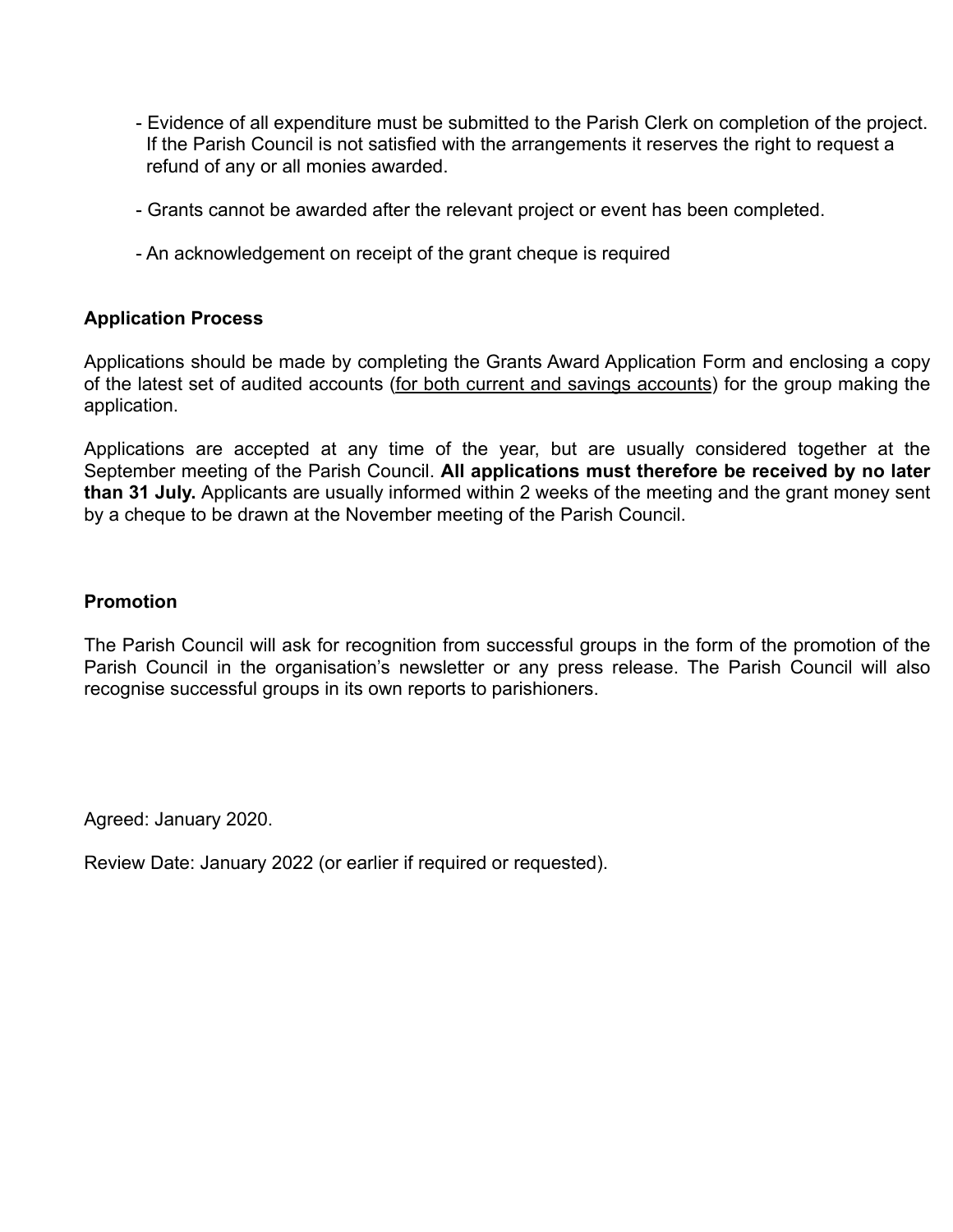# Scarning Parish Council

# **Grants for the benefit of the people of Scarning Parish**

Please read the Grants Award Policy prior to completing this form

 Please send this application form to : The Parish Clerk, Oakleigh House, Shipdham Lane, Scarning, NR19 2LB. For further information please call the Parish Clerk on 01362 687492

# **Section 1:Organisation**

| Name of Organisation:                   |        |
|-----------------------------------------|--------|
| Primary contact name:                   |        |
| Position within applicant organisation: |        |
| Contact address:                        |        |
|                                         |        |
| Telephone Numbers: Day:                 | Night: |
| E mail address:                         |        |
| Date of submission:                     |        |
|                                         |        |

**Section 2: Details of Organisation**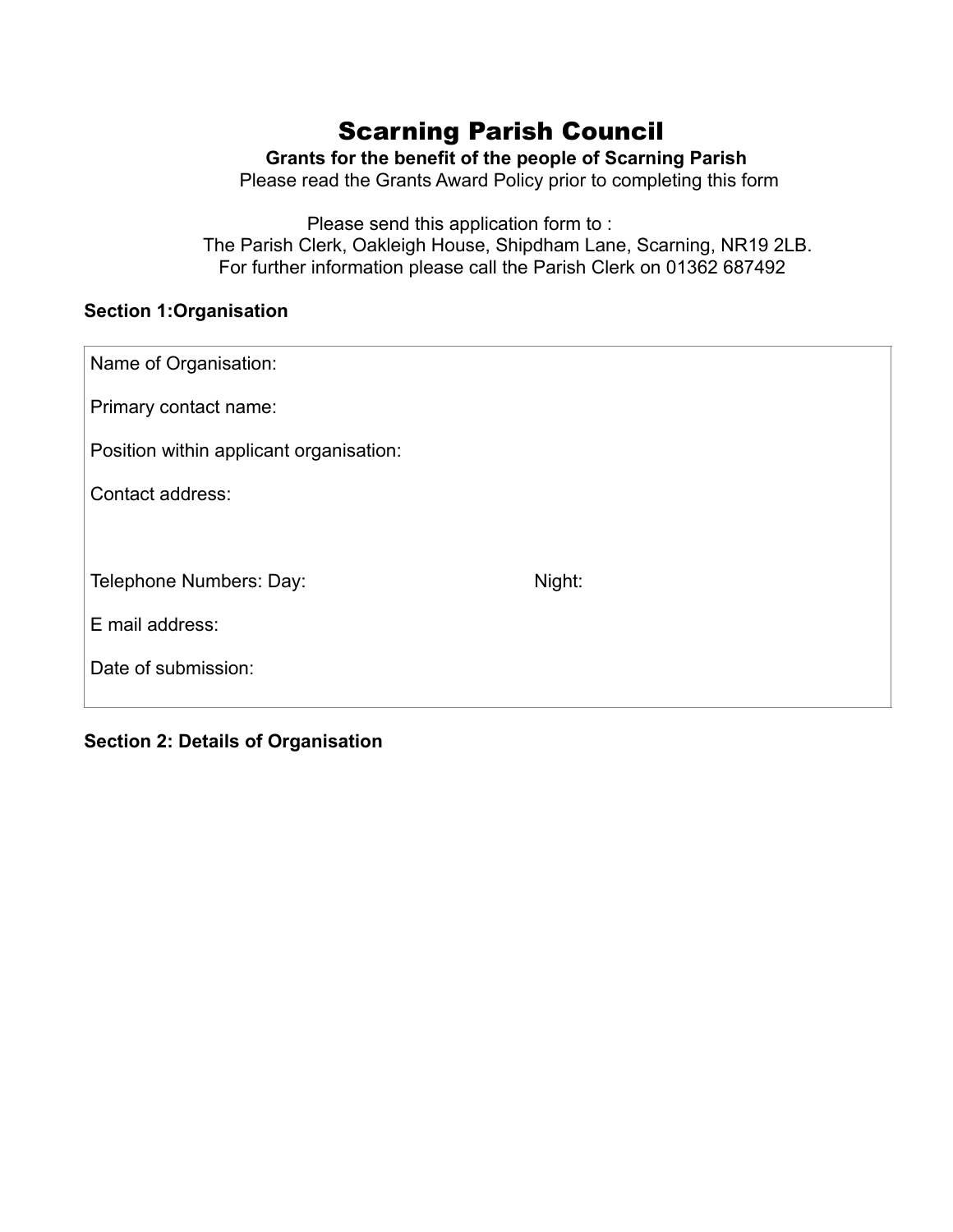Brief description of your organisation's aims: How long has it been in existence ? It is it run by a committee ? If yes, how many committee members ? Can anyone join ? If not, what are the restrictions ? How often do you meet ? How many members do you have ? What percentage of members live in Scarning Parish ?

### **Section 3: Organisation's Purpose**

Please give a summary of the activities your organisation has achieved during the last year. If you are a new organisation please give an idea of the activities you wish to undertake:

Describe how the local community, in particular residents of Scarning Parish, benefit from your organisation:

**Section 4: Grant Request**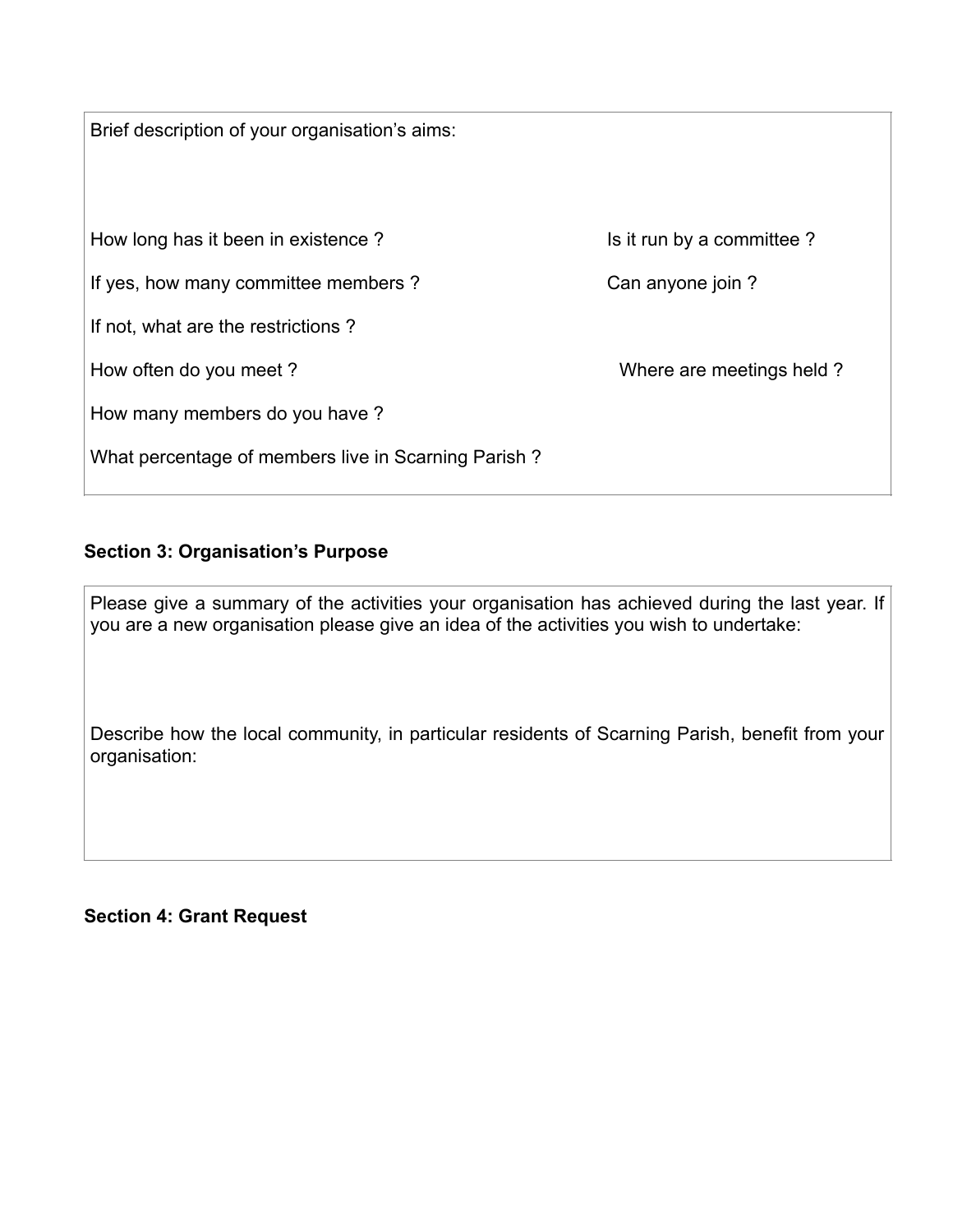Amount requested from the Parish Council:

Please give details of what you wish to use the proposed grant award for:

Have you received or applied for funding from any other source for this project/purpose? If yes, please give details:

### **Section 5: Financial Details**

Do you receive funding from other sources and if so from where ?

If you have previously received a grant from Scarning Parish Council in the past 3 years please give details:

### **Section 6: Supporting Information**

Please complete the following:

I have read and agreed your terms and policies:

I have enclosed the following supporting material:

A constitution or set of rules by which my organisation runs:

 The latest set of annual accounts for my organisation (both current and savings accounts) Any other supporting information, including quotes for the proposed project from a reputable firm. **Please note that for all applications over £2,500 the Parish Council will need quotes for the proposed project from at least three reputable firms.**